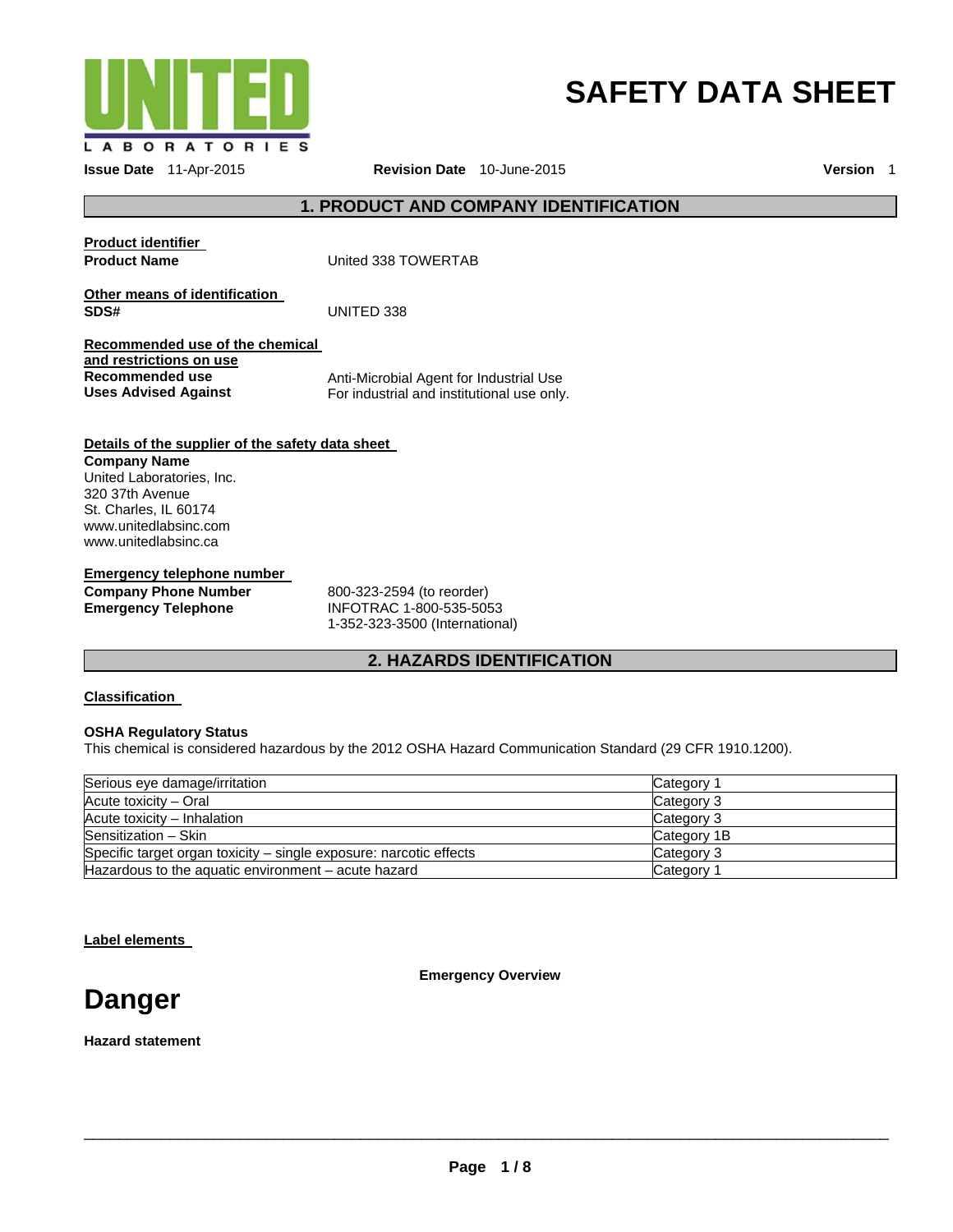

**Appearance** Beige tabs in water soluble bags

\_\_\_\_\_\_\_\_\_\_\_\_\_\_\_\_\_\_\_\_\_\_\_\_\_\_\_\_\_\_\_\_\_\_\_\_\_\_\_\_\_\_\_\_\_\_\_\_\_\_\_\_\_\_\_\_\_\_\_\_\_\_\_\_\_\_\_\_\_\_\_\_\_\_\_\_\_\_\_\_\_\_\_\_\_\_\_\_\_\_\_\_\_

**Physical state** Solid **Odor** Disinfectant odor

#### **Precautionary Statements**

#### **Prevention**

Avoid breathing dusts or mists Wash hands, forearms, gloves and contaminated surfaces thoroughly after handling. Do not eat, drink or smoke when using product. Use only outdoors in well-ventilated area. Contaminated clothing should not be allowed out of the workplace. Avoid release to the environment. Wear protective gloves/eye protection/face protection.

#### **Response**

If in eyes: Rinse cautiously with water for several minutes. Remove contact lenses, if present and easy to do. Continue rinsing. Contact poison control center. If on skin: Wash with soap and water. If skin irritation occurs, get medical advice or attention. Wash all contaminated clothing. If inhaled: Remove individual to fresh air and keep comfortable for breathing. Call a poison control center for treatment advice if you are unwell. If swallowed: Rinse mouth. Do not induce vomiting. Immediately contact poison control center, or doctor for treatment advice.

# **Storage**

Store in a well-ventilated place. Keep container tightly closed. Store locked up.

# **Disposal**

Dispose of contents/container in accordance with local, regional, national and international regulations.

# **Hazards not otherwise classified (HNOC)** None

# **3. COMPOSITION/INFORMATION ON INGREDIENTS**

| <b>Chemical Name</b>              | <b>CAS No.</b> | Weight-% | <b>Trade Secret</b> |
|-----------------------------------|----------------|----------|---------------------|
| 2.2 Dibromo-3-nitrilopropionamide | 10222-01-2     | 40       |                     |
| Modified Cellulose                | 9004-65-3      |          |                     |
| Octadecanoic acid                 | $57-11-4$      | د.2      |                     |

\*The exact percentage (concentration) of composition has been withheld as a trade secret.

# **4. FIRST AID MEASURES**

# **First aid measures**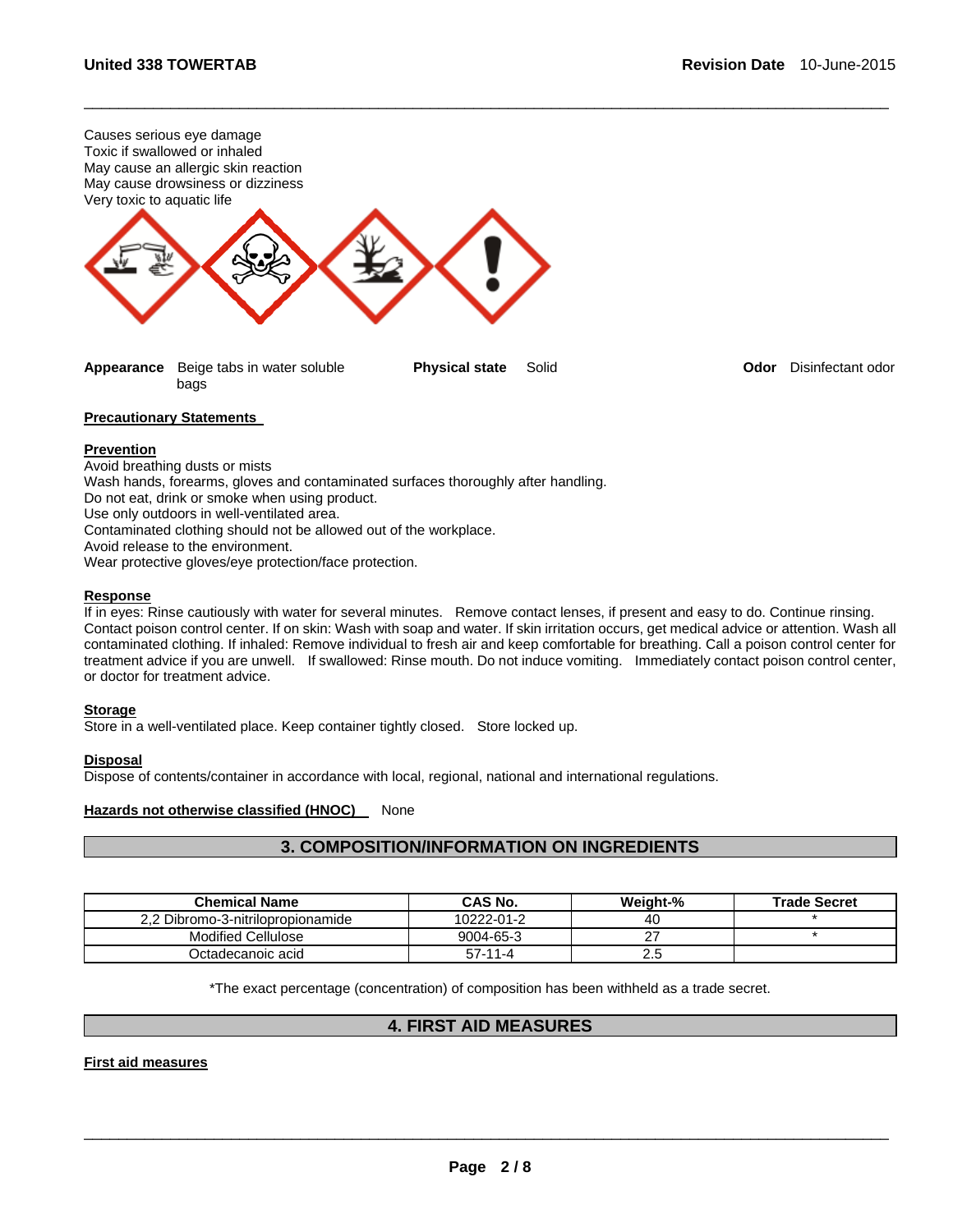| <b>Skin Contact</b>                                         | Wash skin with soap and plenty of water while removing contaminated clothing, for at least 20<br>minutes. Do not take contaminated clothing home to be laundered. Shoes and other<br>leather items which cannot be decontaminated should be disposed of properly. Contact a<br>poison control center. Suitable emergency safety shower facility should be immediately<br>available.                                                                                           |  |
|-------------------------------------------------------------|-------------------------------------------------------------------------------------------------------------------------------------------------------------------------------------------------------------------------------------------------------------------------------------------------------------------------------------------------------------------------------------------------------------------------------------------------------------------------------|--|
| Eye contact                                                 | Rinse thoroughly with plenty of water, directed stream of cool, clear water under the eyelids<br>for at least 30 minutes. Remove contact lenses, if present, after 5 minutes, then continuing<br>rinsing eye. Do not allow individual to rub their eyes. Get medical attention, preferably<br>from an ophthalmologist. Do not transport the victim until the recommended flushing period<br>is completed, unless portable emergency eye wash bottle is immediately available. |  |
| <b>Inhalation</b>                                           | Remove individual to fresh air. If individual experiences nausea, headache, dizziness, has<br>difficulty in breathing or is cyanotic, seek medical attention. If not breathing, give artificial<br>respiration via a suitable mechanical device such as a bag or mask. Do not use<br>mouth-to-mouth resuscitation.                                                                                                                                                            |  |
| Ingestion                                                   | Do not induce vomiting. Rinse mouth with copious quantities of water first and get immediate<br>medical attention.  Drink several glasses of water.  Never give anything by mouth to an<br>unconscious person. If vomiting occurs, keep airways clear.                                                                                                                                                                                                                        |  |
| Self-protection of the first aider                          | There is no specific antidote. Treatment of overexposure should be directed at the control of<br>symptoms and the clinical condition of the patient. Aspiration may cause lung damage.<br>Probable mucosal damage may contraindicate the use of gastric lavage.                                                                                                                                                                                                               |  |
| Most important symptoms and effects, both acute and delayed |                                                                                                                                                                                                                                                                                                                                                                                                                                                                               |  |
| <b>Symptoms</b>                                             | May cause severe eye irritation. Prolonged contact may cause irreversible damage and/or<br>blindness. Prolonged contact with skin may cause irritation, rash or burns. May cause<br>allergic skin reaction in susceptible individuals. Inhalation of dust may be irritating.<br>Material may aggravate persons with chronic respiratory disease.  Moderately toxicity if                                                                                                      |  |

\_\_\_\_\_\_\_\_\_\_\_\_\_\_\_\_\_\_\_\_\_\_\_\_\_\_\_\_\_\_\_\_\_\_\_\_\_\_\_\_\_\_\_\_\_\_\_\_\_\_\_\_\_\_\_\_\_\_\_\_\_\_\_\_\_\_\_\_\_\_\_\_\_\_\_\_\_\_\_\_\_\_\_\_\_\_\_\_\_\_\_\_\_

are not likely to cause injury; however, swallowing larger amounts may cause serious injury, even death.

# **Indication of any immediate medical attention and special treatment needed**

**Note to physicians Cther than acute, none known. See Section 11 for toxicological information.** 

swallowed. Small amounts swallowed incidentally as a result of normal handling operations

# **5. FIRE-FIGHTING MEASURES**

#### **Suitable extinguishing media**

Any media suitable for the surrounding fire.

**Unsuitable extinguishing media** None known.

#### **Specific hazards arising from the chemical**

Product is corrosive to eyes, skin and respiratory system. Closed containers may rupture (due to buildup of pressure) when exposed to extreme heat. Solid product will melt and combustion may occur when exposed to fire. Thermal decomposition may release oxides of carbon and nitrogen, bromine, cyanogen bromide and dibromoacetonitrile.

### **Explosion data**

**Sensitivity to Mechanical Impact** No information available. **Sensitivity to Static Discharge** No information available.

# **Protective equipment and precautions for firefighters**

Wear self-contained breathing apparatus and full turn-out gear. Approach fire from upwind direction. If possible, move containers away from fire. Cool fire exposed containers with water spray. If containers rupture or leak, product may evolve irritating or toxic gas under extreme heat. Contain runoff.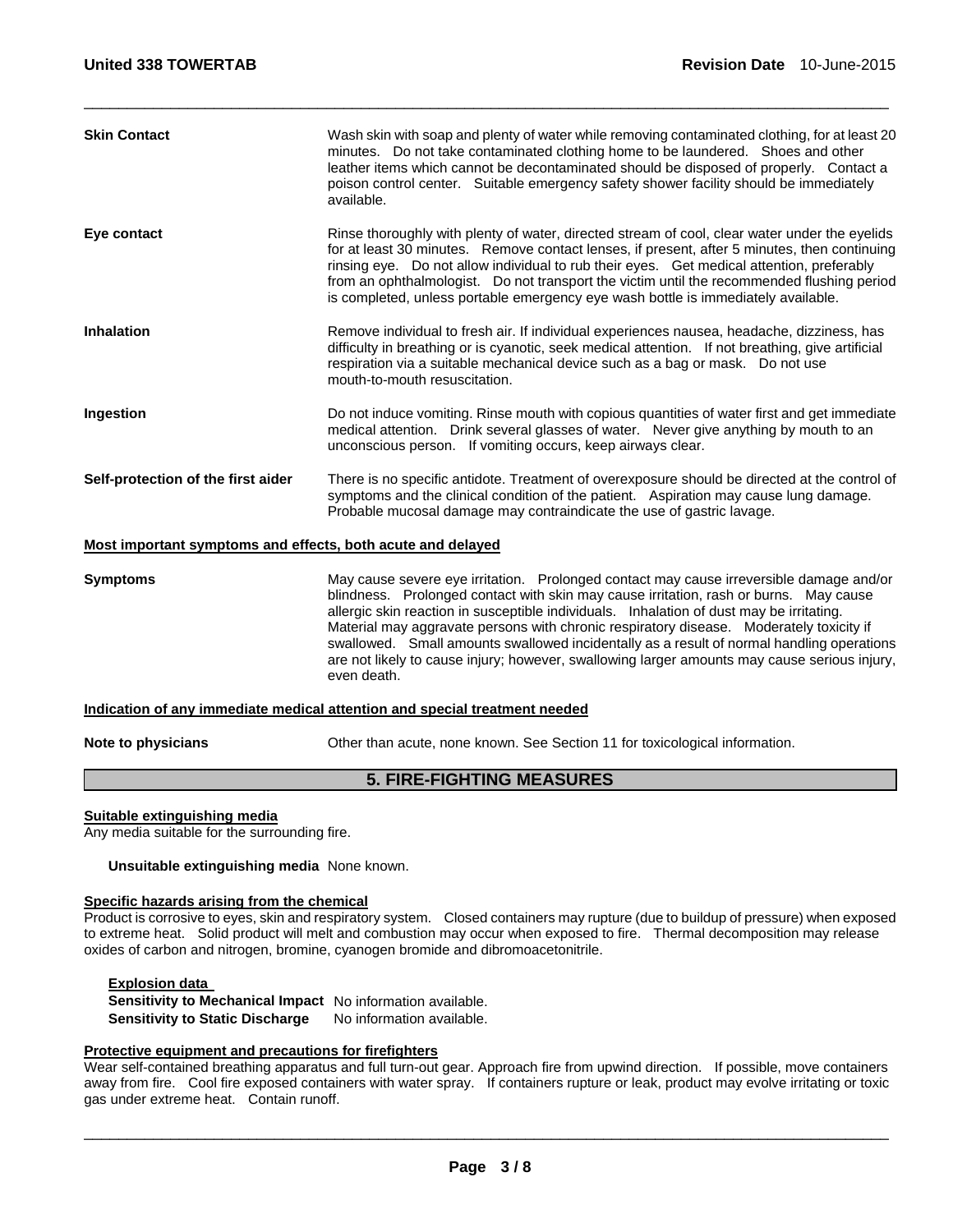# **6. ACCIDENTAL RELEASE MEASURES**

\_\_\_\_\_\_\_\_\_\_\_\_\_\_\_\_\_\_\_\_\_\_\_\_\_\_\_\_\_\_\_\_\_\_\_\_\_\_\_\_\_\_\_\_\_\_\_\_\_\_\_\_\_\_\_\_\_\_\_\_\_\_\_\_\_\_\_\_\_\_\_\_\_\_\_\_\_\_\_\_\_\_\_\_\_\_\_\_\_\_\_\_\_

#### **Methods and material for containment and cleaning up**

| <b>Methods for containment</b> | Collect spill material into suitable containers an dispose of in accordance with all local, state<br>and federal requirements. The area may then be flushed with copious quantities of water                                                                                                |
|--------------------------------|---------------------------------------------------------------------------------------------------------------------------------------------------------------------------------------------------------------------------------------------------------------------------------------------|
| Methods for cleaning up        | Wear suitable protective equipment found in Section 8. Floor may be slippery; use care to<br>avoid falling. This product is toxic to aquatic life. Avoid release of this product into the<br>environment to prevent contamination of soil, sewers, natural waterways and/or<br>groundwater. |

# **7. HANDLING AND STORAGE**

### **Conditions for safe storage, including any incompatibilities**

| <b>Storage Conditions</b> | Keep containers tightly closed in a well-ventilated cool place when not in use, between 10°C<br>and 49°F. Follow all recommended safety precautions when handling the material. Keep<br>away from sun exposure and from heat and flame. Keep away from incompatible materials<br>Shelf Life: Use within 12 months. |
|---------------------------|--------------------------------------------------------------------------------------------------------------------------------------------------------------------------------------------------------------------------------------------------------------------------------------------------------------------|
| Incompatible materials    | Concentrate alkalis, oxidizing agents and metals such as: aluminum, brass, copper, copper<br>alloys, mild steel and stainless steel.                                                                                                                                                                               |

# **8. EXPOSURE CONTROLS/PERSONAL PROTECTION**

# **Control parameters**

| <b>Exposure Guidelines</b>                          | Exposure quidelines noted for ingredient(s). |                 |                   |
|-----------------------------------------------------|----------------------------------------------|-----------------|-------------------|
| <b>Chemical Name</b>                                | <b>ACGIH TLV</b>                             | <b>OSHA PEL</b> | <b>NIOSH IDLH</b> |
| 2.2 Dibromo-<br>3-nitrilopropionamide<br>10222-01-2 | Ceiling: 2mg/m3                              |                 |                   |
| Modified cellulose<br>9004-65-3                     | TWA: 10mg/m3 (total dust)                    |                 |                   |
| Octadecanoic acid<br>$57-11-4$                      | TWA: 10mg/m3                                 |                 |                   |

*NIOSH IDLH Immediately Dangerous to Life or Health* 

# **Appropriate engineering controls**

**Engineering Controls** General ventilation is maintained. Otherwise, wear self-contained breathing apparatus.

# **Individual protection measures, such as personal protective equipment**

| <b>Eye/face protection</b>    | Chemical resistant goggles or face shield.                                                                                  |  |
|-------------------------------|-----------------------------------------------------------------------------------------------------------------------------|--|
|                               | <b>Skin and hand/body protection</b> Chemical resistant rubber, neoprene latex or PVC.                                      |  |
| <b>Respiratory protection</b> | No protective equipment is needed if good ventilation is maintained. Otherwise, wear<br>self-contained breathing apparatus. |  |
| General Hygiene               | Eyewash station in area of use. Wear long sleeve shirt, long pants, and boots.                                              |  |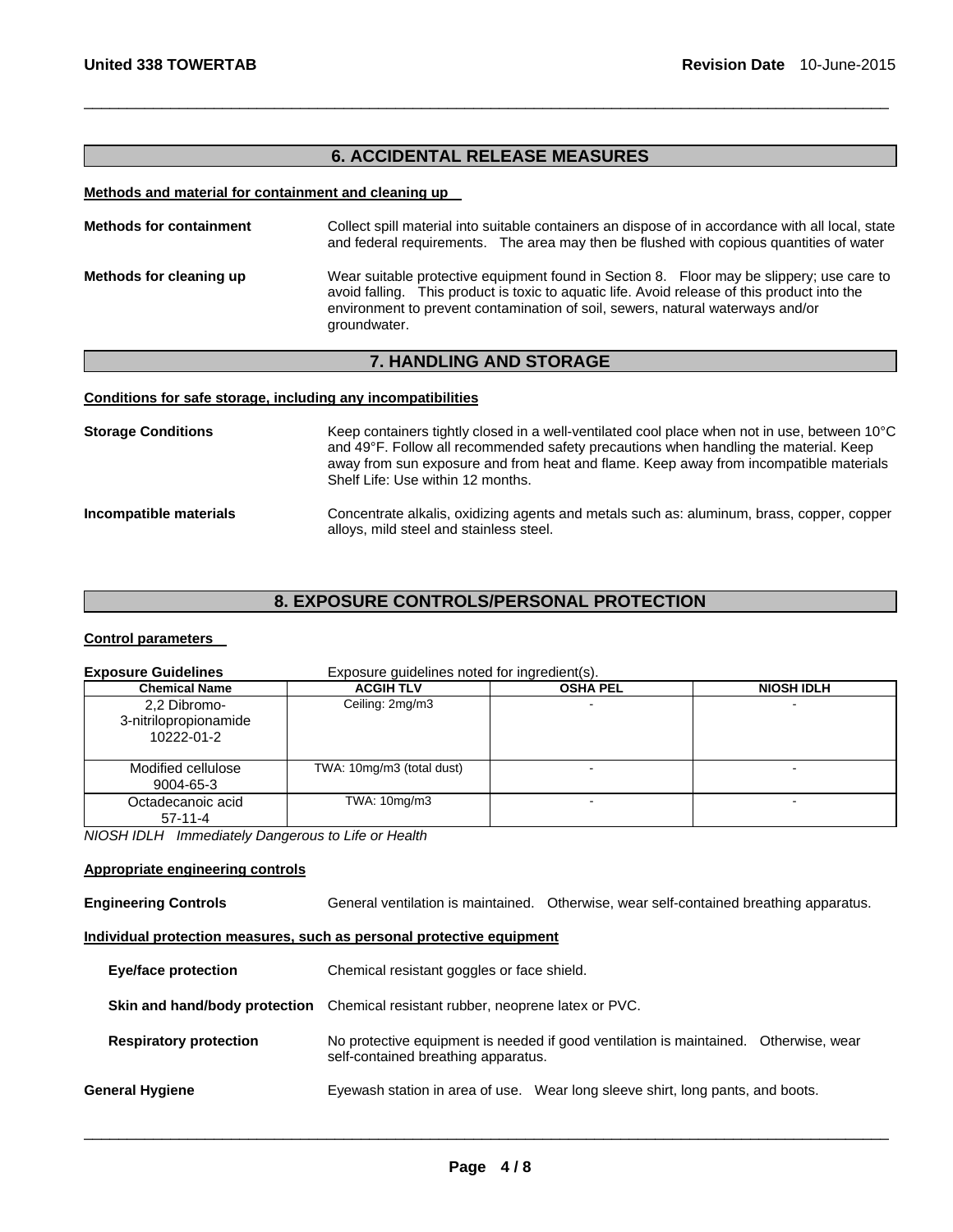# **9. PHYSICAL AND CHEMICAL PROPERTIES**

\_\_\_\_\_\_\_\_\_\_\_\_\_\_\_\_\_\_\_\_\_\_\_\_\_\_\_\_\_\_\_\_\_\_\_\_\_\_\_\_\_\_\_\_\_\_\_\_\_\_\_\_\_\_\_\_\_\_\_\_\_\_\_\_\_\_\_\_\_\_\_\_\_\_\_\_\_\_\_\_\_\_\_\_\_\_\_\_\_\_\_\_\_

# **Information on basic physical and chemical properties**

| <b>Physical state</b> | Solid                         |
|-----------------------|-------------------------------|
| Appearance            | Tablets in water soluble bags |
| Color                 | Beige                         |
| Odor                  | Disinfectant odor             |
| Odor threshold        | No Information available      |

| pH                                  | No information available  |
|-------------------------------------|---------------------------|
| <b>Specific Gravity</b>             | No information available. |
| <b>Viscosity</b>                    | No Information available  |
| <b>Melting point/freezing point</b> | No Information available  |
| <b>Flash point</b>                  | No information available. |
| Boiling point / boiling range       | No information available. |
| <b>Evaporation rate</b>             | No Information available  |
| Flammability (solid, gas)           | No.                       |
| <b>Flammability Limits in Air</b>   | No.                       |
| <b>Upper flammability limit:</b>    | No Information available  |
| Lower flammability limit:           | No Information available  |
| Vapor pressure                      | 0.00004                   |
| Vapor density                       | 1                         |
| <b>Water solubility</b>             | Slowly soluble in water   |
| <b>Partition coefficient</b>        | No Information available  |
|                                     | (n-octanol/water)         |
| <b>Autoignition temperature</b>     | No Information available  |

**Autoignition temperature Decomposition temperature** No Information available

# **Other Information**

**Density Lbs/Gal** No information available. **VOC Content (%)** No information available.

# **10. STABILITY AND REACTIVITY**

#### **Reactivity**

Stable under normal recommended conditions.

# **Chemical stability**

Stable under normal recommended conditions.

# **Possibility of Hazardous Reactions**

None under normal recommended conditions.

#### **Conditions to avoid**

Avoid moisture, excessive heat, open flames and sparks.

#### **Incompatible materials**

Concentrated alkalis, oxidizing agents and metals such as: aluminum, brass, copper, copper alloys, mild steel and stainless steel.

 $\Box$ 

**Property Contract Property Values Contract Property Remarks** • Method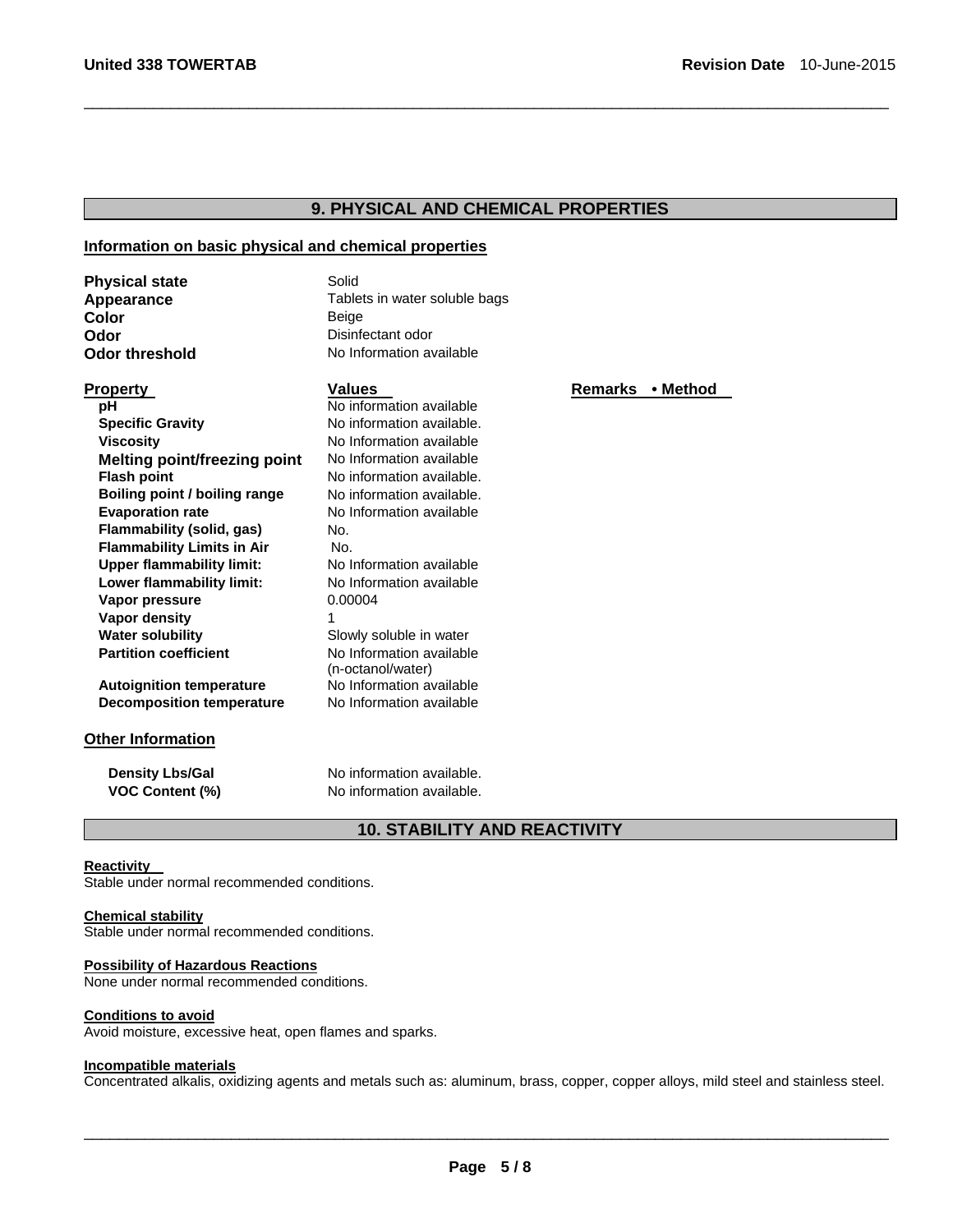#### **Hazardous Decomposition Products**

Thermal decomposition may release oxides of carbon and nitrogen bromine, cyanogen bromide, dibromoacetonitrile.

\_\_\_\_\_\_\_\_\_\_\_\_\_\_\_\_\_\_\_\_\_\_\_\_\_\_\_\_\_\_\_\_\_\_\_\_\_\_\_\_\_\_\_\_\_\_\_\_\_\_\_\_\_\_\_\_\_\_\_\_\_\_\_\_\_\_\_\_\_\_\_\_\_\_\_\_\_\_\_\_\_\_\_\_\_\_\_\_\_\_\_\_\_

|                                                                                                                                                                                        |              | Inhalation of dust may be irritating. Material may aggravate persons with chronic respiratory<br>disease. |  |  |
|----------------------------------------------------------------------------------------------------------------------------------------------------------------------------------------|--------------|-----------------------------------------------------------------------------------------------------------|--|--|
| Prolonged contact with eyes may cause irreversible damage and/or blindness.<br>Mav cause<br>severe irritation or burns.                                                                |              |                                                                                                           |  |  |
| May cause an allergic skin reaction in susceptible individuals. May cause severe irritation or<br>burns.                                                                               |              |                                                                                                           |  |  |
| Small amounts swallowed incidentally as a result of normal handling operations are not likely<br>to cause injury; however swallowing larger amounts may cause serious injury or death. |              |                                                                                                           |  |  |
| Oral LD50                                                                                                                                                                              | Dermal LD50  | <b>Inhalation LC50</b>                                                                                    |  |  |
| 224 mg/kg $(Rat)$                                                                                                                                                                      | >2,000 mg/kg |                                                                                                           |  |  |
|                                                                                                                                                                                        |              |                                                                                                           |  |  |

| <b>Symptoms</b>                                                                                                                       | No Information available.                                                                                                                                                                                                                                                                                                                                                             |  |
|---------------------------------------------------------------------------------------------------------------------------------------|---------------------------------------------------------------------------------------------------------------------------------------------------------------------------------------------------------------------------------------------------------------------------------------------------------------------------------------------------------------------------------------|--|
| Delayed and immediate effects as well as chronic effects from short and long-term exposure                                            |                                                                                                                                                                                                                                                                                                                                                                                       |  |
| <b>Sensitization</b><br>Carcinogenicity                                                                                               | Skin contact may cause an allergic reaction.<br>Active ingredient did not cause cancer in laboratory animals.                                                                                                                                                                                                                                                                         |  |
| <b>Reproductive toxicity</b><br><b>STOT - single exposure</b>                                                                         | In animal studies, active ingredient did not interfere with reproduction.<br>No Information available.                                                                                                                                                                                                                                                                                |  |
| <b>STOT - repeated exposure</b>                                                                                                       | Excessive exposure may increase the blood and tissue levels of bromine. Observations in<br>animals include kidney effects following repeated ingestion of active ingredient, but no<br>evidence of systemic toxicity following repeated dermal exposure at maximum attainable<br>doses. For the minor component(s): In humans, effects have been reported on the<br>following. Blood. |  |
| <b>Chronic toxicity</b><br><b>Developmental toxicity</b>                                                                              | Active ingredient did not cause cancer in laboratory animals.<br>For the active ingredient(s): Has been toxic to the fetus in laboratory animals at doses toxic to<br>the mother. For the active ingredient(s): Did not cause birth defects in laboratory animals                                                                                                                     |  |
| <b>Genetic toxicology</b>                                                                                                             | For the component(s) tested: In vitro genetic toxicity studies were negative. For the active<br>ingredient(s): Animal genetic toxicity studies were negative.                                                                                                                                                                                                                         |  |
| <b>Aspiration hazard</b>                                                                                                              | No Information available.                                                                                                                                                                                                                                                                                                                                                             |  |
| Numerical measures of toxicity - Product Information<br>The following values are calculated based on chapter 3.1 of the GHS document: |                                                                                                                                                                                                                                                                                                                                                                                       |  |

|                   | The following values are calculated based on chapter 3.1 of the GHS documer |
|-------------------|-----------------------------------------------------------------------------|
| LD50 Oral         | 35279 mg/kg; Acute toxicity estimate                                        |
| <b>Inhalation</b> | 623.1 mg/L; Acute toxicity estimate                                         |
| dust/mist         |                                                                             |

# **12. ECOLOGICAL INFORMATION**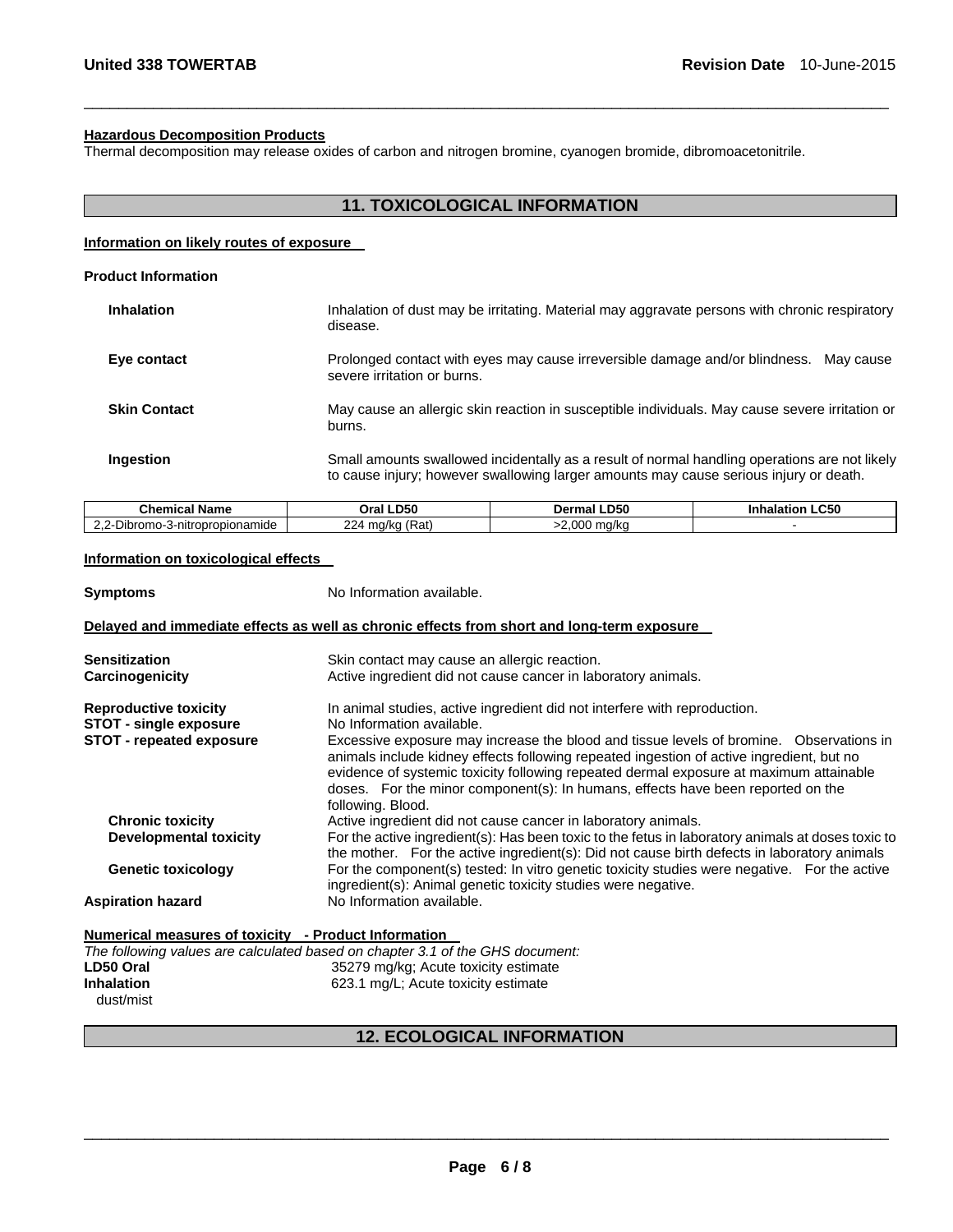| <b>Ecotoxicity</b>                 | Moderately toxic to aquatic life.                                                                                                                                                                                                                                                                                                               |  |  |  |  |  |  |
|------------------------------------|-------------------------------------------------------------------------------------------------------------------------------------------------------------------------------------------------------------------------------------------------------------------------------------------------------------------------------------------------|--|--|--|--|--|--|
| <b>Biodegradation Data</b>         | The active ingredient will degrade rapidly in the environment. Dibromonitrilopropionamide<br>has a very low vapor pressure; therefore volatility from water to air is not expected.                                                                                                                                                             |  |  |  |  |  |  |
| <b>13. DISPOSAL CONSIDERATIONS</b> |                                                                                                                                                                                                                                                                                                                                                 |  |  |  |  |  |  |
| Waste treatment methods            |                                                                                                                                                                                                                                                                                                                                                 |  |  |  |  |  |  |
| Disposal of wastes                 | Pesticide wastes are acutely hazardous. Improper disposal of excess pesticide is a violation<br>of the law. If these wastes cannon be disposed of by use according to label instructions,<br>contact your state pesticide or environmental control agency or hazardous waste<br>representative at the nearest EPA regional office for guidance. |  |  |  |  |  |  |
| Contaminated packaging             | Completely empty liner into application equipment. Dispose of container and empty liner in<br>a sanitary landfill or by incineration, or if allowed by state and local authorities, by burning. If<br>burned, stay out of smoke. Do not reuse container.                                                                                        |  |  |  |  |  |  |

# **14. TRANSPORT INFORMATION**

| No                                                                                                        |
|-----------------------------------------------------------------------------------------------------------|
| UN2811<br>Toxic Solid, Organic, N.O.S., (2,2-Dibromo-3-Nitrilopropionamide)<br>6.1<br><b>PGIII</b>        |
| Not regulated.                                                                                            |
| <b>UN2811</b><br>Toxic Solid, Organic, N.O.S., (2,2-Dibromo-3-Nitrilopropionamide)<br>6.1<br><b>PGIII</b> |
|                                                                                                           |

**15. REGULATORY INFORMATION** 

| <b>International Inventories</b> |          |
|----------------------------------|----------|
| TSCA                             | Complies |
| <b>DSL/NDSL</b>                  | Complies |

**Legend:**<br>TSCA - United States Toxic Substances Control Act Section 8(b) Inventory **DSL/NDSL** - Canadian Domestic Substances List/Non-Domestic Substances List

# **US Federal Regulations**

# **SARA 313**

Section 313 of Title III of the Superfund Amendments and Reauthorization Act of 1986 (SARA). This product does not contain any chemicals which are subject to the reporting requirements of the Act and Title 40 of the Code of Federal Regulations, Part 372

**SARA 311/312 Hazard Categories** 

| Yes. |
|------|
| No.  |
| No.  |
| No.  |
|      |